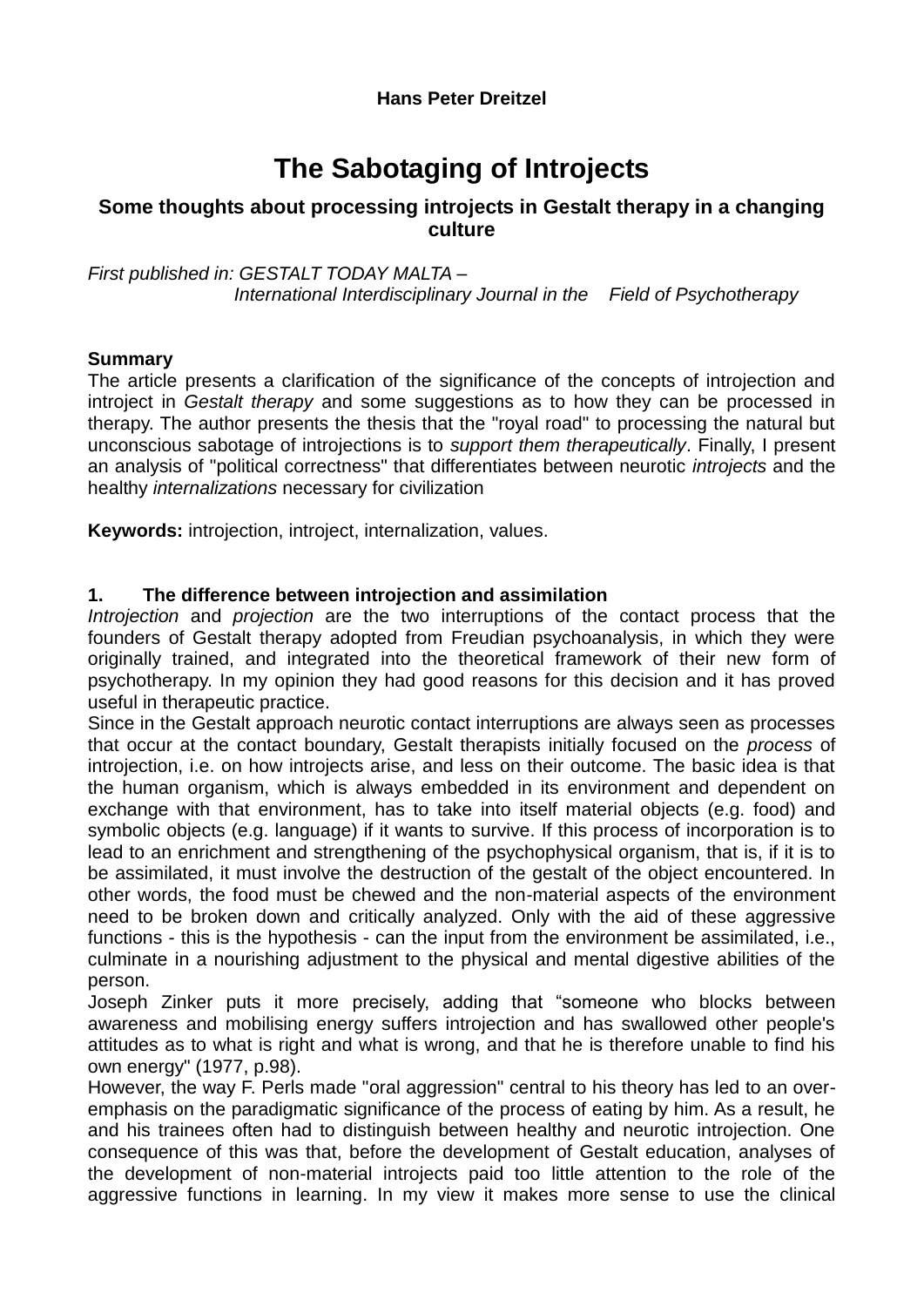concepts of *introjection* and *introject* to refer exclusively to neurotic phenomena, and I will do so in this article. Thus seen, processes of learning and food ingestion that can be assimilated by humans.

Another unfortunate consequence of this unclear use of terms consists in calling people who tend to introject neurotically "introjectors", as, for example, the Polsters did throughout their influential book on Gestalt therapy (POLSTER & POLSTER, 1987).This suggests that we have gone back to talking about personality characteristics again, rather than about a process that takes place at the contact boundary.

## **2. Causes and effects of changes in the process of introjection today**

But of course disturbances, introjections, that is, do occur, and their immediate cause is always to be sought in a weakness in the aggressive ego functions currently available to the self. In babies, who do not yet have teeth or critical faculties, such weaknesses are a normal developmental phenomenon, whereas when they occur in adults, some explanation is needed.

Of course, adults, too, simply experience differences in *how they feel from day to day*. This can happen, for instance, when their attention is impaired as a result of tiredness or illness or internal or external distrations, or due to their only listening half-heartedly, multi-tasking or gulping food down hurriedly. All these things make us more willing to take into ourselves things that we have only half understood, fragments of perceptions, things that we have only half-chewed. We are then unable to assimilate them and they burden our orgaisms, often even acting as a permanent hindrance. The current state of society promotes this erosion of our positive aggressive forces; it also constitutes a drain on the energy balance in the human psychophysical organism, as in the economy. In the world of work it is caused by the pressure of turbo-capitalism, the exploitation of part-time and contract workers and the threatening prospects for many people of sliding into poverty in old age. Together the *media* and the advertising industry intensify the wear and tear, with a flood of seductive and addictive images and language that tends to obscure the information that consumers need, rather than rendering it clearer. The more a person's capacity to process the stimuli that assail them from outside in an active and participative way, i.e. their capacity for what Gestalt therapy calls *creative* adjustment, dwindles, the more the person will tend to *introject fragments of a complex reality* that they can no longer piece together to form a gestalt.

This widespread fatigue then results in a spreading general confusion, which can lead us to devalue what is factual, even the truth of facts in general. This simply adds to the confusion, until finally it can only find an outlet in excesses of rage and hate and the crazy conspiracy theories we find in the new media on the internet. Today in this new field of introjects we are more likely to find confusing, disconnected fragments of information and opinions than the rules, dictates and taboos which were the typical contents of people's introjections in Perls' and Goodman's time.

In our *educational institutions* there have long been examination requirements that the students experience as senseless, often quite rightly so. This so-called "subject matter" is then crammed as efficiently as possible just before the examination, only to be rapidly forgotten again afterwards. This is a kind of institutionalized learning bulimia. At least the rapid forgetting ensures that the organism does not continue to be burdened by useless knowledge, and what the students have absorbed all too rapidly and against their will is precipitated into true introjects. But this process also undermines and diminishes the strength needed to form new gestalts of creative learning, instead of reinforcing them, thus wasting the energy of the aggressive functions of the self. The reason for such senseless requirements lies in the fact that the bodies of knowledge to be learned are constantly becoming more and more complex, thus placing demands on the educational institutions that they cannot hope to meet. Any possible consensus that may be reached on what kind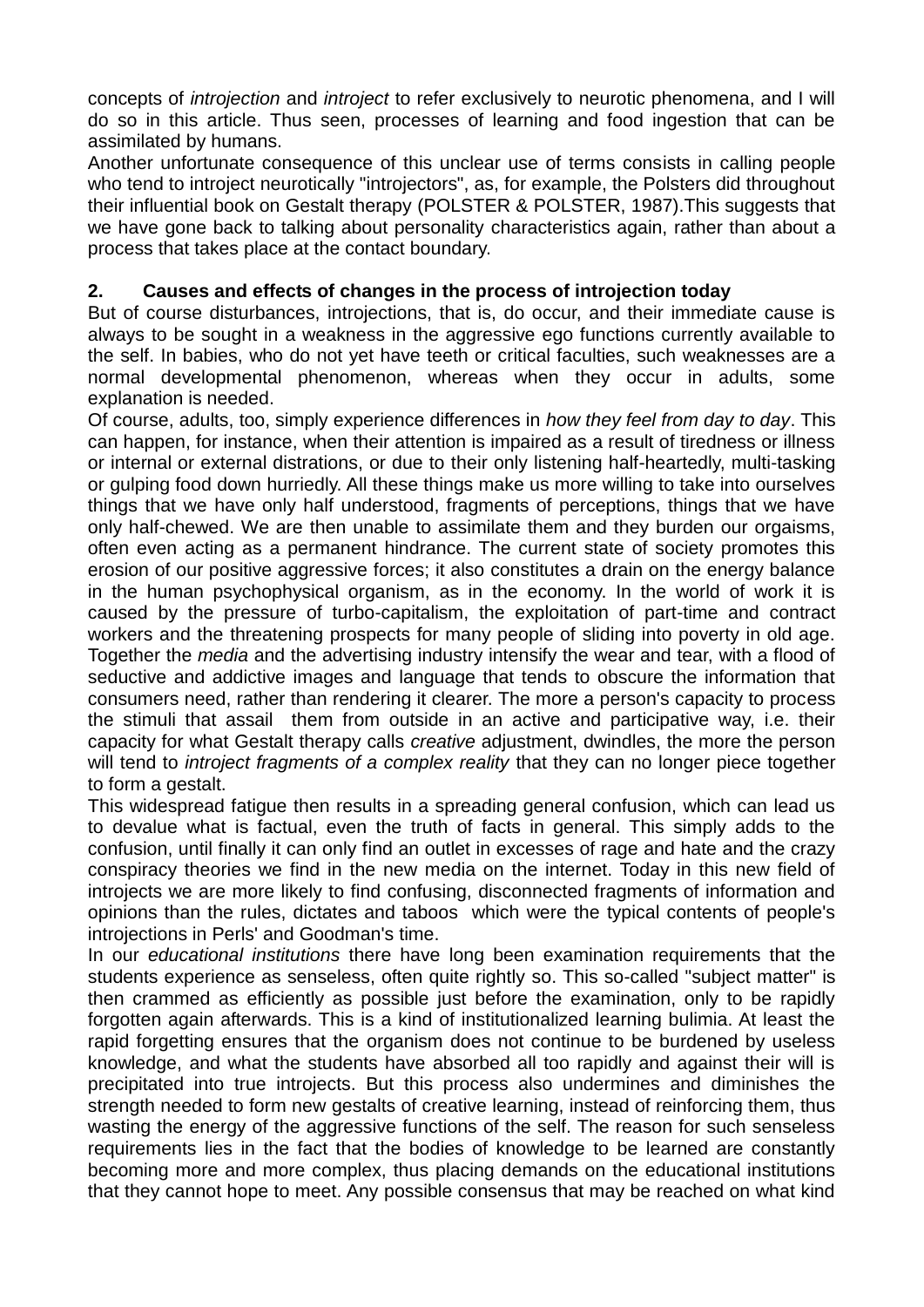of education is really useful and necessary rapidly becomes obsolete. On the one hand the quantity of available information is constantly increasing due to computerized research, and on the other the conflicting interests of the economy and industry and also of culture and politics prove to be irreconcilable. This leads to a strange mixture of permanent revision/constant change and time and money saving measures which constantly exhaust both the students and their teachers.

Today there is a different kind of risk of introjection that arises from changes in the cultural beliefs of our society. This applies in particular to the *relationship between the sexes*. The changes that have taken place in the status of women are probably the greatest cultural transformation that western societies have undergone in the last half-century - a relatively short period of time. It is not yet possible to fully predict what consequences this will have. Here again we find an ambivalent situation arising as the principles that have traditionally determined the role of women and men in society dissolve. At least the younger generation of women have now said goodbye to the old guiding principles that they have internalized woman as the caring handmaid in the household and family - but must now contend with the irreconcilable aspects of realizing all their liberated wishes. Men, in contrast, are torn between the loss or fragmentation of the old role models which mainly had to do with the fact that they are on average physically stronger than women and therefore have a greater capacity to fight. These advantages have now been rendered more or less obsolete by machines, but still haunt them in the form of eroded introjects. They are experimenting with new roles as fathers and lovers on equal terms, in which they still lack confidence. And as if these difficulties were not already energy- and libido-sapping enough, the recognition of same-sex desire and the existence of many people with biologically or psychologically unclear gender affiliation adds to the confusion.

In addition to these "modern" forms of introjection we still of course have its classical "objects", i.e. values and rules of conduct, prohibitions and taboos that can still become introjects today, although here there have also been changes, as we shall see. In our Western society there are also multi-cultural forms of introjection, including the "oldfashioned" introjects which are generally rooted in religion or the family. These often have an influence on political controversies on an unconscious level and their effects are especially destructive when they are still firmly established in institutions, as is the case with the oath of celibacy, without which it is hard to understand the appallingly high level of child abuse among the Roman Catholic clergy. Therapists faced with a God introject have a particularly difficult task. Any therapist who has worked with priests or pastors will confirm that. Refugees from uneducated Islamic backgrounds could present us with similar difficulties in future because these backgrounds have not reached the level of internal secularization of the faith (disappearance of belief in the devil, fear of purgatory and worldly conceptions of paradise) that has been attained in the European West.

We tend to have less difficulty with introjects that arise in a person's family of origin, since in these cases the parental introjects are often already weakened due to the disappearing support of an extended family, personalized images of the parents as adversaries, rising rates of divorce and separation, and personal emancipation processes among young people. Such processes are often promoted by experiences with other cultures. In such cases the introjects are not so firmly entrenched. It is easier to mobilize doubt and therapeutic interventions are more likely to be successful if the patient's positive aggressive functions are strengthened.

## **3. Different types of introjects**

For our therapeutic handling of introjects it is thus important to recognize which societal milieus generally promote the tendency to introject and also what type of introject we are concerned with.

The most easily recognizable introjects are those that lead people to be obsessional about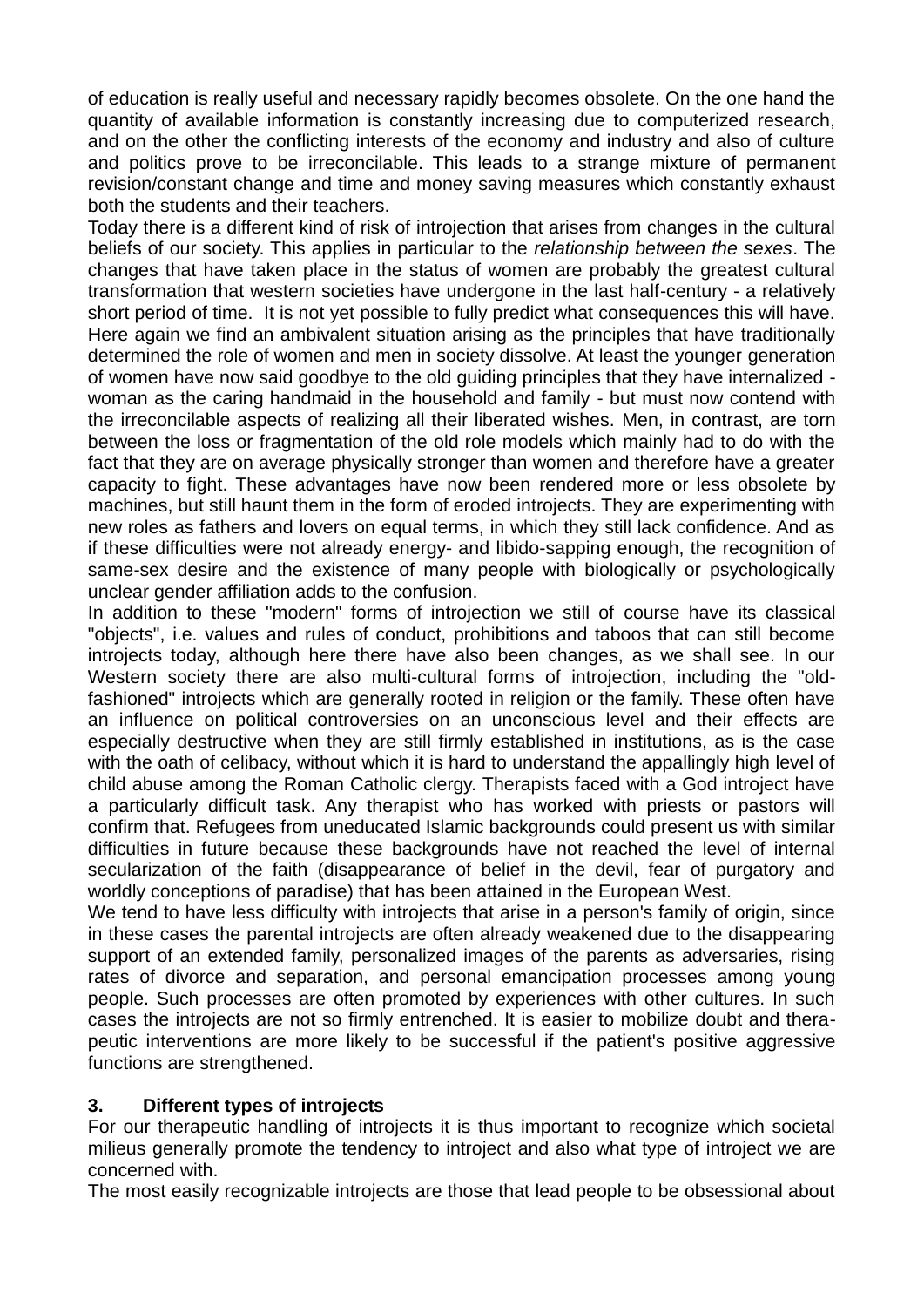complying with certain *rules of conduct*, which can easily lead to neurotic obsessivecompulsive processes. However, a certain degree of obsessive behavior is in fact socially desirable in many spheres of society where control, monitoring and precision play an important role. Of course we all want to have security when it comes to money matters and in road traffic, most of us also in cross-border traffic and "traffic" with our sexual partners<sup>1</sup>. People who guard arms depots or places where toxic materials are stored and also scientists doing research, for example, need to be extremely reliable and meticulous. Wherever modern technology is involved, the magnitude of the predictable consequences of negligent actions and even that of their unpredictable consequences is potentially highly dangerous, and we must therefore ask ourselves whether it might not in fact make it easier for the people entrusted with such tasks if they have internalized these control virtues to a certain extent.

However, that is only the case if they are able to limit the use of these behaviors to the execution of the tasks for which they are useful and necessary. People who bring their professional roles home with them and play the teacher, policeman or bureaucrat at home, too, will damage their families and will themselves suffer from their inability to be flexible. Perls saw this type of introject as the main problem affecting society in his time. He felt that people suppressed their own aggressive forces too much and tended to adjust to prescribed societal roles too fast and without sufficient discrimination/too indiscriminately. In other words, he believed that they were not flexible in how they managed behaviors imposed on them by society in a flexible way. He was in fact describing *German* society in the nineteen fifties, in what was later referred to as the "Adenauer era". It is precisely the ability to adjust *creatively* to other tasks and spheres of self-realization - on one's own initiative and not under pressure from society to be more productive - that therapy must promote and strengthen, where this era still survives.

This is possibly most evident when we are dealing with introjects that patients still decide to retain or would decide to retain after having given them due sober, rational consideration, that is, even after becoming aware of them, because they are "good" or "make sense". For example, someone who has introjected the idea that it is always good to live "healthily" either from their parents or, more often, later on from living in milieus that promote a certain identity and have become important to the person, can, controlled by this introject, wear themselves out shopping in organic food shops and going to fitness centers. Their lives then paradoxically become *un*healthy again precisely because of this behavior, as if their own bodies do not know best what they need and what does them good. However, this bodily knowledge needs to be brought to light by means of a high level of awareness - and this is the task of Gestalt therapy in such cases.

Or, to give an example from my own circle of friends, when someone introjects the conviction that we absolutely must reduce our carbon footprint in order to slow climate change and that this is the ultimate moral imperative, then their whole lifestyle takes on a highly fundamentalist tone. Introjects throttle the vitality of their own lives and also sour those of their friends and relatives with constant moral condemnations. In this case a long yearned-for love relationship, which initially went very well, broke up because the person calculated the ecological costs of every loving action on the part of his partner, thus rendering it impossible for the two of them to enjoy going on trips together. In this case this was not a "good" introject (there is no such thing, anyway) exercising its control, but an attitude that destroyed all vitality. It did nothing to prevent climate change and turned happiness in life into sadness. Gestalt therapy always focuses on increasing the aliveness of experiences. It does this by strengthening the awareness, which intensifies the experience, not necessarily to the detriment of the environment. (Cf. Dreitzel, H.P. 2018*,*  131-139)

1

<sup>1</sup> Transl. note: the literal translation of the German word for sexual intercourse is "sexual traffic".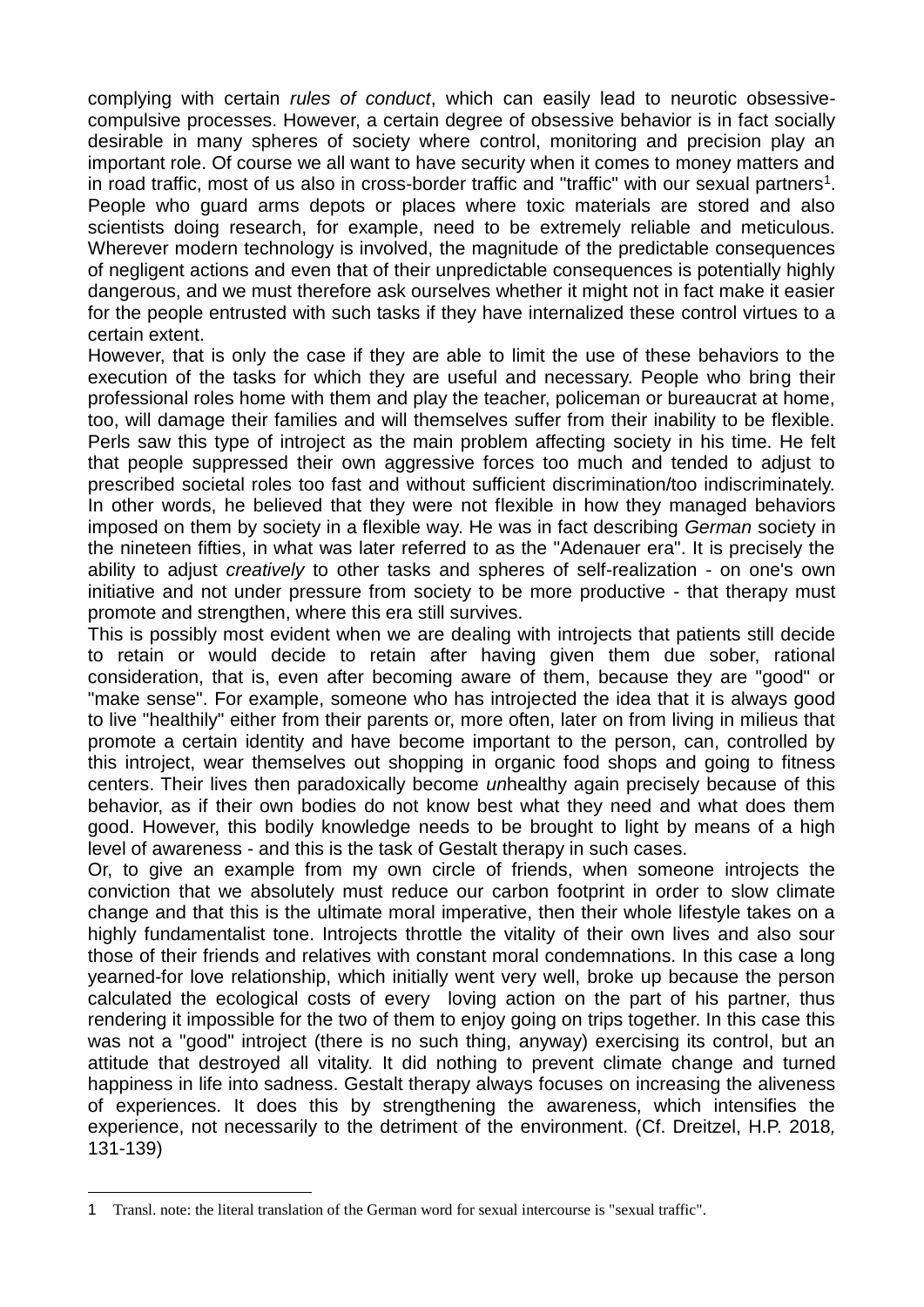Apart from new, fragmentary, part-introjects, the most difficult introjects are the deeprooted ones that exert an insidious "foreign" control over one's whole life and are like the life scripts described in transactional analysis. This may begin harmlessly enough in our family lives: As Joseph C. Zinker (1994, 121) put it, so-called 'agreements' among family members are at best weak and lack vitality, with the result that the behaviors that arise from them are hardly appreciated. When the couple or the family finally get to the restaurant it turns out that one of them actually isn't hungry, another doesn't like the kitchen and a third one would prefer to go to the movies. At best the meal that they had expected to enjoy together turns out to be boring for all concerned and in the worst case scenario it develops into a disaster. We can assume that such a family will tend to repeat such a pattern again and again when it comes to making decisions or planning activities. The problem is not *what* they do, but the dysfunctionality of the process. One or other of them forces their idea or their solution on the others and the others swallow it whole. It requires much less energy to introject than it would take to ask questions and argue. It costs time and energy to get into a discussion and make an effort to find a solution that fits everybody. Introjecting allows us to avoid using a lot of energy by contenting ourselves with arbitrary agreements. The family is in agreement that things will not be chewed and makes no investment in convincing everyone.

Thus, the noxious effect can take its course gradually and almost unnoticed, only to reveal its pernicious consequences later on. The subsequent generations of such families then introject a whole lifestyle which is marked by a chronic tendency to choose again and again the apparently easier option of introjecting, without resistance, goals, action strategies, values and rules that have been passed down to them and become rigidified in rules that seem to be set in stone and to which they adhere simply by virtue of habit. As a result the potential of creative adjustment, the power of aggressively getting to grips with what our environments have to offer us is rarely exploited to the full and wastes away due to lack of practice and experience.

Children, teenagers and unemployed young people are by nature in a weaker position vis à vis their parents from the start because they do not have the power and authority or the energy and money to make decisions independently and then actually to put them into action. In this situation they are, of course, particularly prone to developing introjects that are then often a hindrance to them for the rest of their lives.

Let us take a modern example which one of my supervisees presented: a woman whose father left her mother and disappeared without trace because her mother had forced him to accept her wish to have a child against his will. At this point their daughter was no more than a year old. From then on she grew up with her mother in a purely female environment of aunts and girlfriends in which hostility towards men was the rule. She has now been living with a man for 25 years with whom she has two children, but whom she does not want to marry because she considers herself to be "incapable of committing to a relationship" and because she is not able to have satisfying sexual relations with him. Since she is afraid of completely subordinating herself to him she cannot let go and allows their marital sex life gradually to become nonexistent. Her frustrated husband reacts with withdrawal and a gradually deepening depression, which prevents him from leaving her or finding other alternatives. It is easy to imagine how this woman's lack of a father and the negative image of men that she has introjected have developed into a destructive life script which also causes unhappiness to her husband.

Numerous other similar imbroglios can be found in the life histories of both women and men. But it is not simply a question of gender roles. In my therapeutic work I have found that behind the most important neurotic processes with which people interrupt or undermine their healthy, lively contact processes *again and again* there is usually a deeply rooted *basic introject* that creeps up on them from behind and takes complete control of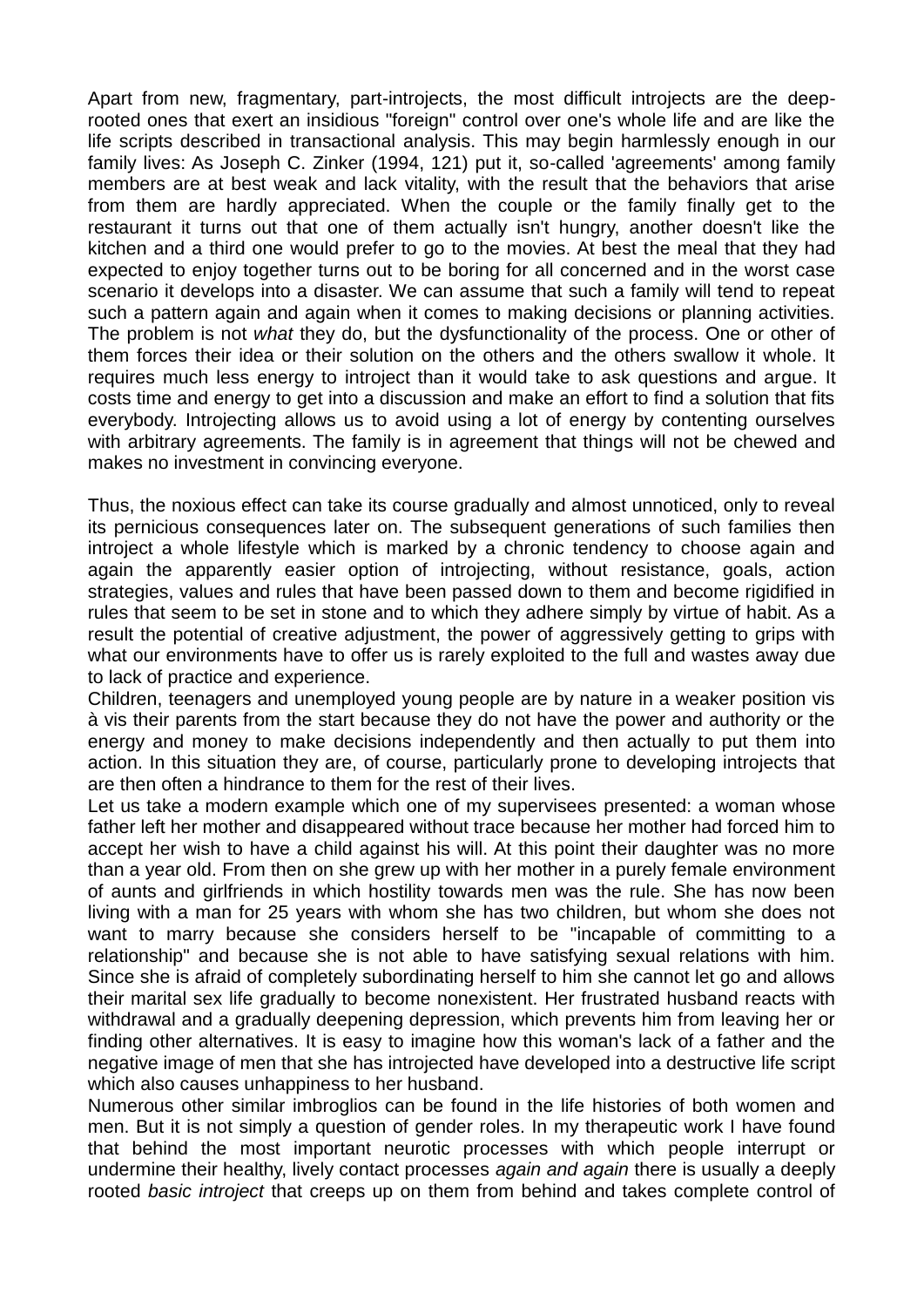how they lead their lives (Dreitzel, H. P., 2014, 115, and Dreitzel, H. P., 2004, Charts 9 – 16))

These basic introjects are:

- *\* Nobody is really interested in what I think and feel. (Schizoid process)*
- *\* Whatever I experience, do or express, it makes no difference. (Depressive process)*
- *\* There is a right way of doing everything, a correct procedure. (Obsessive-compulsive process)*
- *\* I will only be heard if I get dramatic. My questions will not be answered. (Hysterical process)*
- *\* Every conflict I get involved in will lead to my being abandoned. (Neurotic anxiety process)*
- *\* If I am afraid or show fear I will lose love and attention (Psychopathic process)*
- *\* Letting go means losing control and that results in loss of love. (Narcissistic process)*
- *\* I can't stand life without my "drug" or my habit. (Addictive process)*

Such introjects are usually largely unconscious, but can be brought into awareness relatively easily because the patients are familiar with the behaviors to which they lead. In therapy they need to be explicitly named and linked to the beliefs that mask or that are expressed in them. This leads to an increase in awareness, but does not go as far as dissolving the introjects! On the contrary, two more things are necessary in the practice of Gestalt therapy.

- 1. We need to go back to the patients' early experiences in order to help them see two things. First, they need to be aware that they have developed such beliefs as creative adjustments to real and fundamental experiences, and they have not a few of these beliefs. Second, it is helpful for them to understand that they subsequently introjected the beliefs because they proved to be an effective means of orientation that was important for survival in situations of relative powerlessness and helplessness.
- 2. Now as adults, patients need to mobilize their retroflected energy and use it to examine and analyze these beliefs and above all to have *new* and more lively experiences.

Of course, this also applies to work on any introject, but when we are working with life scripts in therapy we need to persevere with a lot of patience and persistence.

We also need to take into account that it is precisely these deeply rooted introjects that are often *projected*, usually onto all or "most" people. For example, *most people aren't interested in their fellow human beings.* Or *those at the top do what they want in any case!*  Or *if you don't keep cool you're lost. ¨*In such cases in therapy the best strategy is to work on reviving the perceptual senses. For instance,

Patient: Nobody is interested in me! Therapist: But I am interested in you, Patient: You look tired. I think I'm boring you. Therapist: Please look at me. Look more closely! What do you see? Patient: You're looking at me. Therapist: What are you seeing, how do you experience my eyes? Patient: You look a bit tired.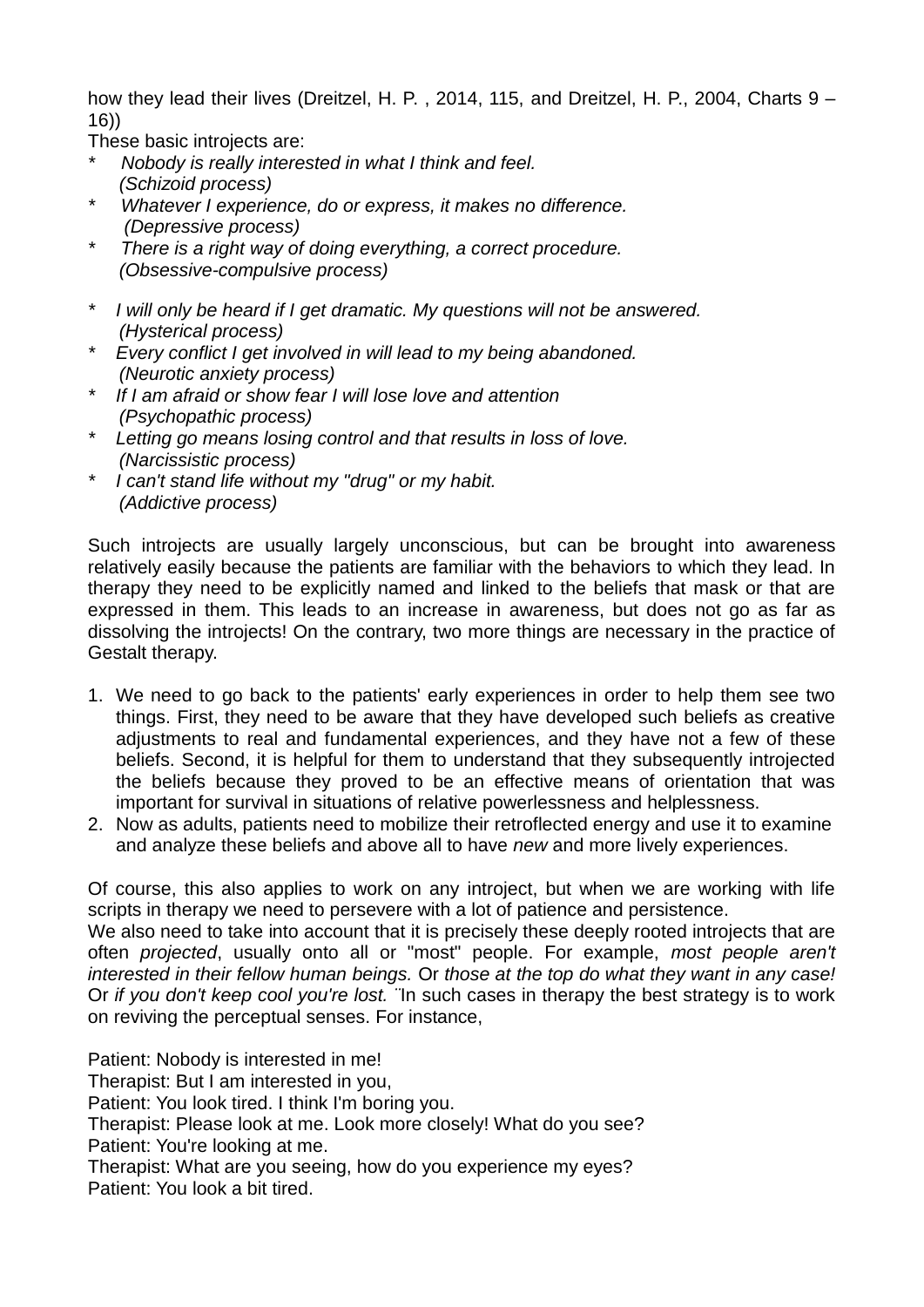Therapist: Yes, it's been a long day. And what else do you see in my eyes? Patient: Your eyes look attentive, sort of interested.

Therapist: Yes, I think you are interesting.

Patient: But only as a case!

Therapist: Nobody is just a case. Each of us is a human being with a history and many experiences.

Patient: What do you mean?

Therapist: Would you like to tell me how you get the idea that nobody is interested in you? Tell me your story!

And so on.

So to begin with, what is helpful in therapeutic work with introjects depends on the type of introject we are dealing with.

## We have seen

- 1. that in response to the constantly increasing complexity of our lifeworlds there has recently been a widespread tendency, promoted by the new media, to introject odd pieces of information, images, half-truths and delusional conspiracy theories, and also the prejudices associated with them;
- 2. that working groups, families and couples in which there is an avoidance of conflict and a tendency towards confluence, are especially likely to introject unsatisfactory rules, agreements or solutions to problems; this is often attributable to the milieu;
- 3. that there are rules of conduct that are desired by society and that this may even be of help to the people who have to ensure that they are adhered to internalize them, but that this can easily result in the development of introjects if they cannot muster enough role flexibility to let go of the need to exert control in other areas of life;
- 4. and that there are deeply rooted introjects that influence a person's whole life and even ones that shape people's lives in a decisive way and work like life scripts. Because each of these four types of introject requires a different therapeutic approach, it is useful to get an idea, if possible at the beginning of a therapy, of what kind of introjects our patients are mainly going to confront us with.

## **4. Beginning work on introjects by supporting self-sabotage**

Introjects threaten our vitality. The experiences that gave rise to these beliefs do not match our real experiences in the present, despite the fact that real experiences in the present can be clouded by the projection of introjects, leading to a tendency to experience the whole world as hostile. But even in such cases the introjects cannot keep up their control on behavior - simply because life is too unpredictable, too chaotic, too lively and also too seductive. Today life is also too fast and too complex to be governed by rigid rules and values or to be simplifiable by dogmatic belief systems. Because that is so, most of us tend to sabotage our own introjects from time to time when it seems to be convenient. When the outside control seems to have lapsed or when our self-control is diminished, for example due to some strong desire or transient positive aggressive energy that has been liberated in a therapy session we will - usually hesitantly or secretly - violate our own rules and overstep our own boundaries.

If as therapists we have learned to watch for it we can see this happening in therapy sessions. Typically, when an internalized rule is violated we will glimpse a fleeting smile betraying suppressed glee as the chronically suppressed vitality breaks through. If we invite our patients to criticize us and give them permission to become aware, together with us, of the other side of their (hopefully) otherwise positive experiences with us, and to put them into words without fear of retaliation, they will suddenly experience a feeling of liberation, which they will inevitably express mimetically. We must look - and listen -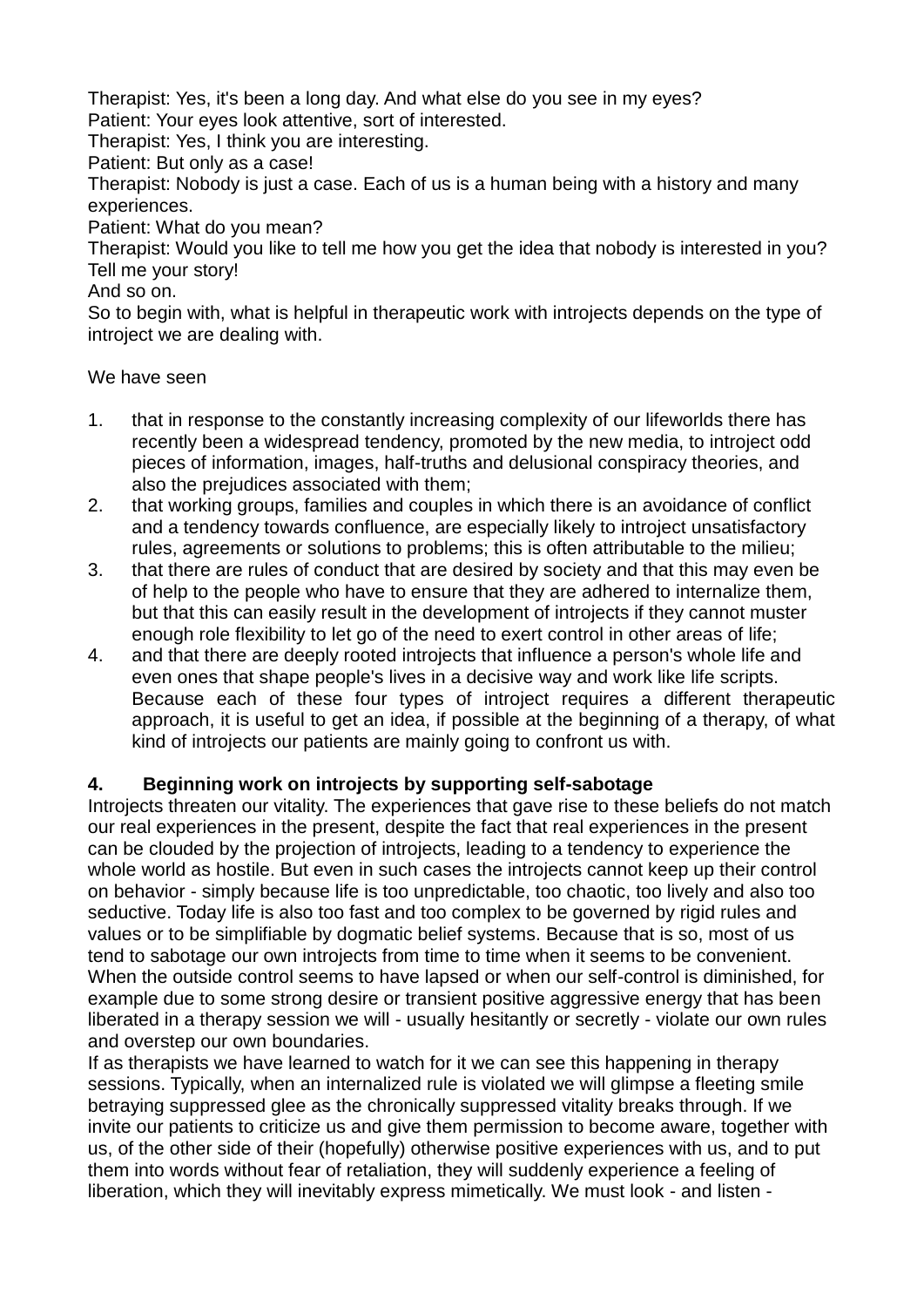closely, because they will rapidly suppress this new vitality once more. It often reveals itself in the hint of a shy, fleeting smile that evaporates again as fast as it has appeared or the voice becomes slightly higher and trembles, or the person unconsciously makes a reinforcing gesture of the hand.

After I had observed such responses several times I began to address them and continue working with them. We can begin by drawing patients' attention to them: "*I saw a hint of a smile on your face when you said that (criticism*) *to me. Did you notice it? Criticize me again and notice exactly what it feels like!* In the next step you can make a game out of it, one that everybody has played as a child, the "cuckoo game" that every mother plays with her baby: Therapist: *Oh - there it was again, your little smile! Did you notice it? Pay attention to what you're experiencing now -* and then you can repeat it, laughing, every time you see the smile again. It can, of course, take hours or sometimes even weeks for it to appear again, because that's how it works in life. But we must always remain attentive, since these small signs of vitality that emerge when we sabotage our own introjects are fleeting and shy, like birds we when we try to watch them.

The next step is, therefore, when patients *tell* us about how they live their lives with their introjects from day to day, to watch for the points at which they repeatedly sabotage them. And where we think we have detected such sabotaging as they tell us their stories, it will be helpful to *ask* about them, since transgressing introjects experienced as social norms lead to *neurotic guilt feelings* or *feelings of embarrassment* and these violations have occurred unconsciously, "inadvertently". That is, they result in emotional states that people do not like to admit they have experienced and which they would like to repress or pass over as fast as possible. This was a finding of a study I conducted using interactional analysis (Dreitzel 1983).

This discomfiture is in a sense society avenging itself for the violation of its internalized rules. The emergence of feelings of guilt and embarrassment at such points is in fact symptomatic of the *presence* of introjects that the therapist has often not previously noticed! We should therefore recognize these feelings as neurotic and distinguish them from the *genuine* guilt feelings that arise when we fail to respect values that govern our coexistence as human beings, be it due to negligence or deliberate action. We should also differentiate them from the genuine feelings of shame that can be experienced when someone violates norms of civilization that have been established with great effort over the course of history. It is also worth making the effort to clarify these differences in therapy because when people punish themselves with neurotic feelings of guilt and embarrassment this sustains the effect of the introjects. When patients feel encouraged by their therapist's unexpectedly positive response to their sabotaging an introject and risk doing the appropriate experiments in the safe setting of therapy, this can help them to gradually loosen the hold that their introjects have on them. At the same time it sets free the aggressive energy that they need to continue working through and to choose between what they need and what they must reject of what they find in the environment. So in my view supporting patients' spontaneous self-sabotage of their introjects is the "royal road" to successful therapeutic work on introjects. When a therapist supports such sabotaging s/he is entering into an alliance with the patient, and in fact with life itself. It's hard to imagine a better form of support.

#### **5. Difficulties that may arise when we support self-sabotage of introjects**

However, there are also problems with this approach. Perhaps the greatest difficulty is associated with deciding where the sabotaging of the introject exceeds the limits of civilized behavior and when the support needs to stop. Like all attempts to become emancipated, sabotaging one's introjects can also push the limits of acceptability and cause harm that destroys not only the introject, but also what is nutritious and valuable in the environment.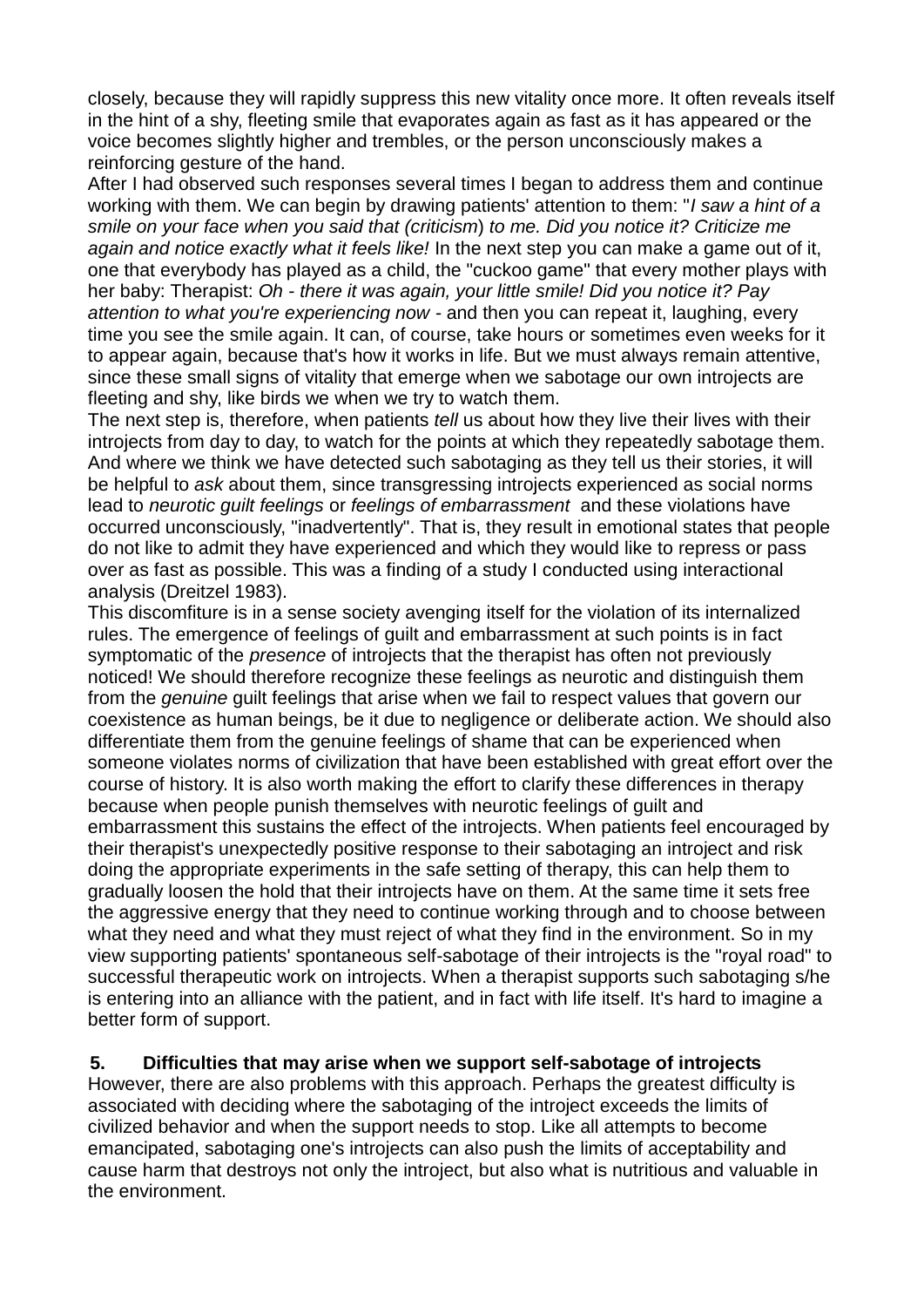For example, a patient persistently arrives late for his session. He always has excuses as to why he hasn't managed to be punctual this time, which he delivers with evident verve. I suspect that he is sabotaging a punctuality introject and ask him about symptoms pointing in this direction in his family of origin. Together we identify some. He increasingly begins to experience his lack of punctuality as a form of self-sabotage, which is, however, associated with a pleasure that he does not dare to permit himself. I try to support his apologetic stories and he starts to enjoy telling them to me more and more. I allow him

plenty of time to tell his stories, but never extend the session time, instead helping him to realize that he herself engineers things so that he arrives late. One day he arrives, late as usual, in a state of excitement, and says, "*This time there really wasn't anything I could do about it!* - HP: *What happened? -*Patient: *I was driving behind a car.* HP: *Where?* Patient: *At a crossroads, and then all of a sudden he stopped! -* HP: *Aha, were there traffic lights?*  Patient: *Yes, there were.* HP: *And what did they show?* Patient: *It was green!* HP: *It was?*  Patient *Well, after* it *had happened it was suddenly red."* 

At this point I felt that we had reached the limit and that it was time to work more on the patient's own responsibility. After this accident he almost always arrived punctually for his session.

In the early days of Gestalt therapy, under the influence exerted by the encounter group movement (which was not really compatible, with Gestalt therapy) and also that of the bioenergetic approach which had developed out of Wilhelm Reich's school of therapy and was widespread, many Gestalt therapists strongly emphasized the cathartic effects of aggression exercises in which people beat cushions and mattresses and made a lot of noise. I remember a fellow trainee who was told to beat a large foam rubber mattress and who then, in a very long "Gestalt work", proceeded to transform the mattress into a pile of tiny shreds, howling with anger - which doubtlessly required a substantial amount of energy. But did this experience lead to a lasting revival of chronically retroflected aggressive energies in the long term and thus cure his tendency to introject? In this training group, which took place at the beginning of the nineteen seventies, one of the members of the group arrived one day and reported, beaming, that while visiting his parents he had, in an act of liberation, smashed up all the chairs in their kitchen on which he had had to sit at mealtimes as a child and be a good boy. I don't think that was the point of catharsis. Of course such an experience can free up one's energy - it bolsters one's self-confidence. However, in groups it often also encourages voyeurism, vicariously experiencing the acting out of the person who carries out such actions. The other participants therefore feel prompted to cheer them on or criticize them in the feedback round. In any event, when we support people in sabotaging their introjects it is always important also to promote awareness of both the potential value of the environment and the need to exercise moderation with respect to their own needs.

## **6. How can we distinguish sabotage of introjects from rebellion?**

When adolescents rebel against parental dictates and prohibitions this is a normal sign that they are beginning to detach themselves from the family, even if this may sometimes take on dramatic forms and recklessness is often involved. Particularly when their children are still adolescents, the parents are then often faced with the difficult task of supporting this striving for autonomy or at least accepting it, with a shrug of the shoulders, while at the same time protecting them from behaving dangerously or making irrational decisions. However, it is not always clear what can be assessed as an experimenting with social roles and lifeworlds, which is important, and what must be considered dangerous - from the parents' perspective. This will certainly not be clear from the outside perspective of the peers, for whom the parental values and convictions often seem like introjects and senseless restrictions. A lot depends on the prevailing cultural norms. If they change, the representatives of the outside perspective can also rapidly begin to look foolish. For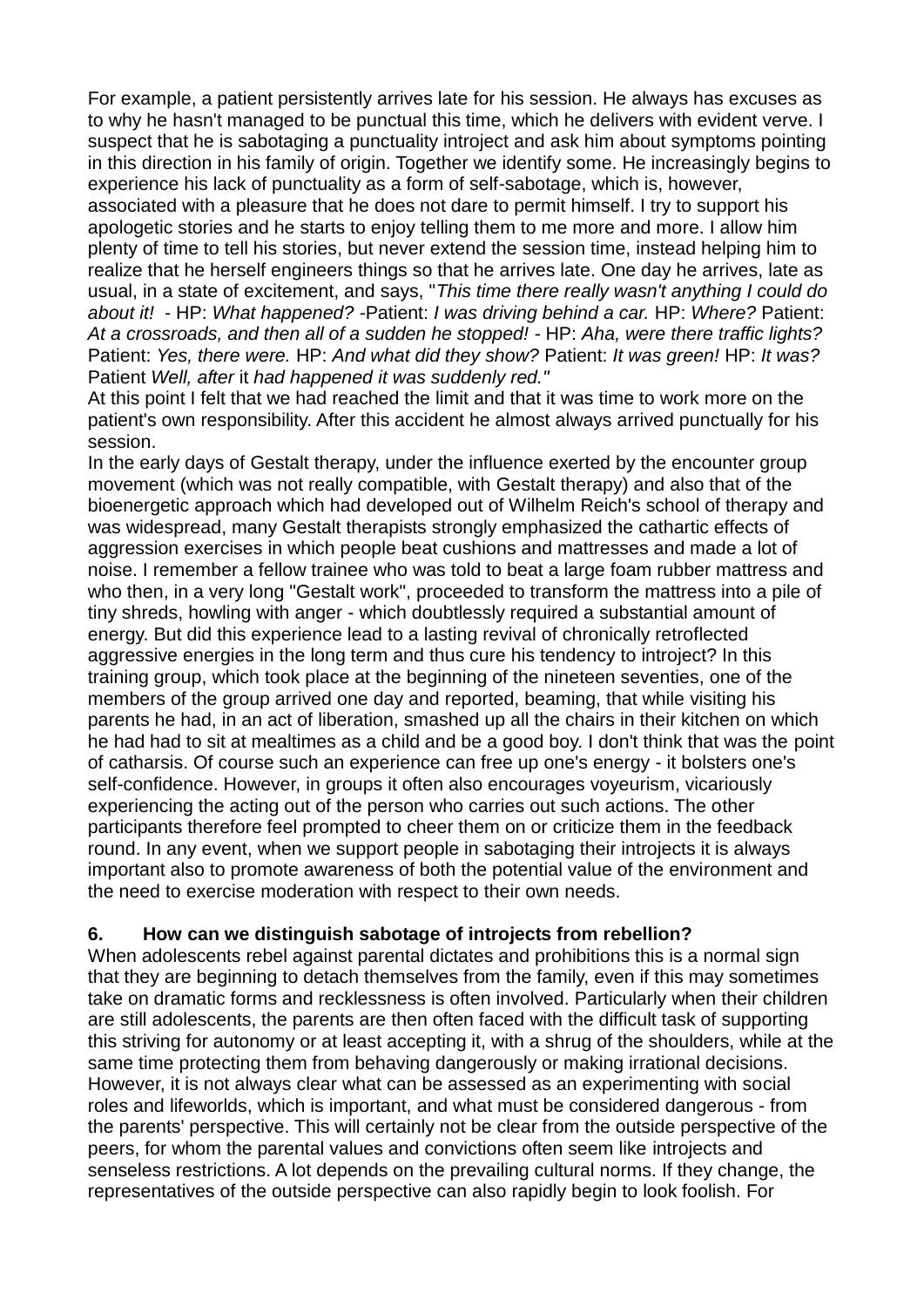example, today parents who refuse to allow their daughters to go to college because "girls belong in the home" and are soon going to get married and have children anyway, are probably considered old-fashioned in most areas of Western society. To support such children when they rebel against such parental opposition, i.e. the pressure of their parents' introjects, can be an important task for teachers. Here sabotaging the parental introjects, which may already have been internalized by the children, is defined as legitimate resistance because the cultural norms have changed. However, because we are living in a culture that is highly differentiated and also rapidly changing and developing, it is becoming harder and harder to assess whether a behavior is a legitimate rebellion that merits support or whether it violates important values. In order to be able to make such a decision a therapist (and not only the therapist) must have attained a certain level of selfknowledge. For instance, when parents limit the amount of television their children are allowed to watch or the amount of time they may play with their digital toys the matter is not so clear. Where is the limit? Where is the dividing line between preventing digital dementia and stopping a child from learning how to cope with the rapid developments in digitalization?

In such situations the therapist's attitude, and also his experience, are decisive. Take, for instance, parents' not unjustified fear that their children could slide into addiction, or at least abuse, of alcohol or marijuana. It is crucial here to talk about the positive and negative aspects of the experience, to allow our own views to be challenged and to be willing to talk openly about our own experiences and, above all, about our fears. There is also another complication that deserves mention. Sometimes highly resilient people with strong vitality manage, while they are still children or adolescents, to escape the influence of parental introjects by rebelling, and succeed in taking their lives into their own hands. The problem that can occur here is that they often have a tendency to cling resoutely to the values that they have developed for themselves or discovered, as if these were still threatened long after they have reached adulthood. They may then often be prone to reacting allergically when their hard-won autonomy seems to be threatened, for instance, in their relationships with their partners. Or, even worse, their constant inner struggle to overcome their parental introjects can lead them to follow a "life program" in which the parents retain their power precisely because the daughter or son feels compelled always to do the opposite of what their parents would do. If and for as long as this inner split is maintained, the child may lead a chaotic life with strong fluctuations that result from inner borderline experiencing. This often leads to what from the outside looks like an impressive, but reckless and dangerous lifestyle that the person is proud of. But their almost compulsively over-sensitive reactions to all threats to their own values is an indication that these values can in fact, like the introjects, act similarly to a force that is exerted on them from the outside.

The most difficult thing is to judge whether something should be seen as a liberating rebellion or as a destructive, constricting source of new introjects, as in the case of religious conversions. (I will leave aside the very delicate question as to when, where and to what extent a *political* rebellion, e.g. a resistance movement that uses violent means, can or must be considered legitimate.) This assessment has always been contaminated by the typical cases where the majority religions coincide with the power interests of a priesthood or secular rulers who have always, from the inquisition to modern sect investigators<sup>2</sup>, known how to create their own jurisdictions. How, for instance, can and should parents, teachers and peers react when adolescents want to convert to Islam, thus exposing themselves to the danger of indoctrination by militant Islamists? The young people believe that they will find meaning in life in the new religion, or at least stability and a clear value orientation in a world that they evidently find hopelessly confusing. What is

1

<sup>2</sup> Transl. note: In Germany sect investigators or commissioners for sects ("Sektenbeauftragte") are church officials charged with investigating cults, sects and worldviews.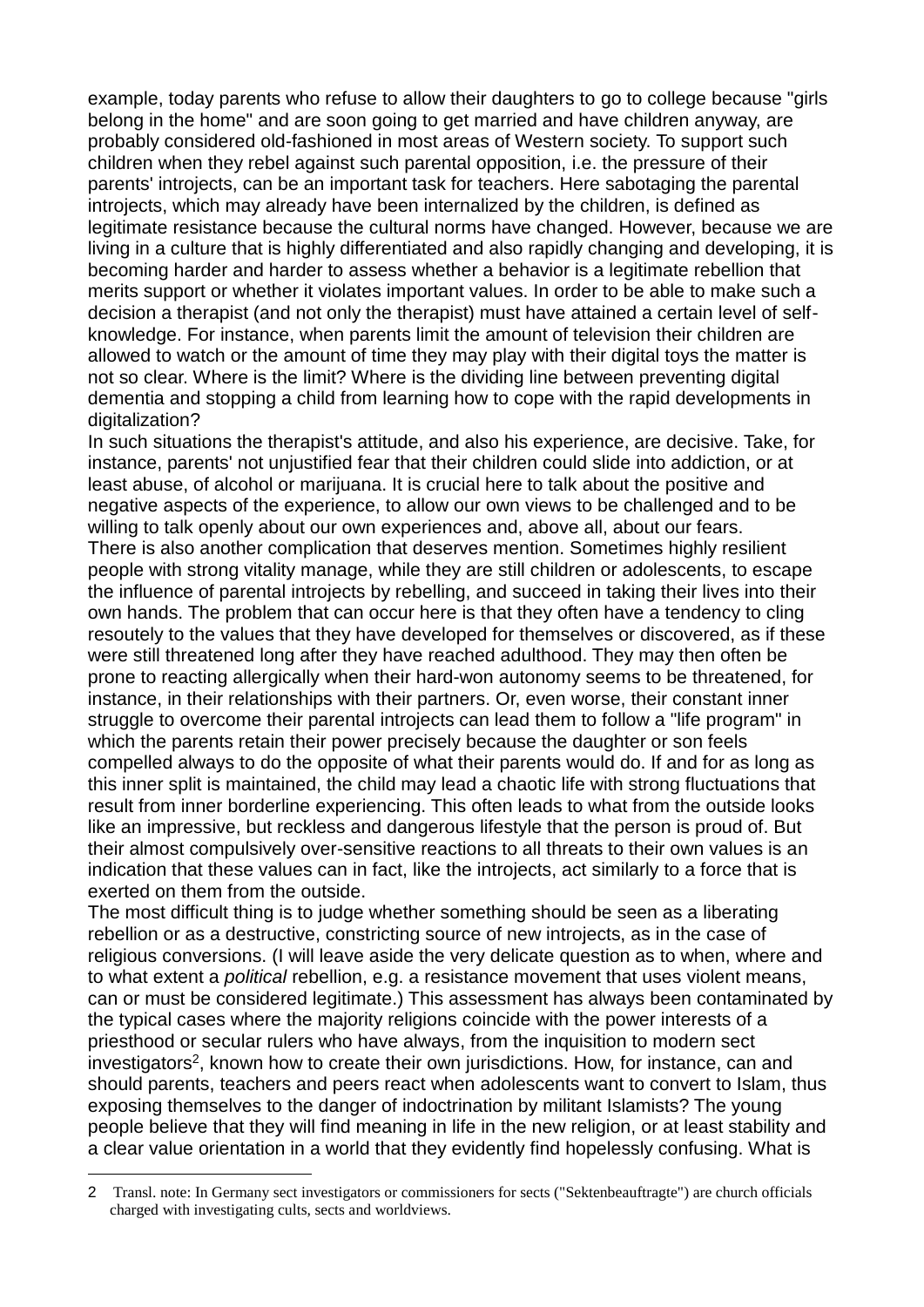most important is apparently to start by mustering a real understanding for the fact that young people can experience our culture, which is in fact extremely complex and sometimes without doubt disturbing, as confusing and disorienting. It cannot be a question of hastily offering them some kind of identity that currently happens to appeal to us or with which we are familiar. Here again, what is helpful is an authentic dialogue, in which we admit to our own experiences of disorientation and above all to our own fears. That's one thing. The other is to support these young people to have other experiences of a different kind, as far as possible through carefully selected trips to and experiences in countries with different cultures, for example, in Latin America, which are also associated with meaningful group activities, for instance, that have to do with the environment. Nothing promotes maturity and growth more than personal experiences of foreign cultures, including activities that are felt to be meaningful. The parents of such children urgently need the support of public institutions in finding such opportunities.

## **7. Are we currently experiencing a decline in values?**

Is this tendency to be attracted to new, seemingly safer value worlds and possibilities for identification that promise to provide a clearer orientation really so difficult to understand? Do our European/western societies not rest on a value structure that is centuries- if not millennia-old, and ultimately unshakeable? Or, if this structure is shaken today, can it not be re-stabilized by reverting to the old order? Such diagnoses and appeals, which we are hearing with tedious frequency from conservatives and especially from ecclesiastical circles, articulate an unease that is not so difficult to understand, but generally remain on an abstract level. They do not usually specify which value orientations are really missing today, because most of the contemporary values of our society belong to a whole arsenal of emancipatory values, i.e. values that are about freeing up space for ourselves. In fact, following the impetus provided by the cultural revolutions of the nineteen sixties and seventies, since the nineties we have been witnessing a surprising propagation and legal institution of emancipatory values that has brought us, for example, recognition of homosexual relationships, a new sensitivity for the sexual abuse of children, a prohibition of the use of violence by parents and schools in child-raising, laws against sexual violence in marriages, and last, but not least, condemnation of sexual exploitation and blackmail in the exercise of male power. And these are perhaps only the most important achievements of a new ethics. We could also add the re-evaluation of our natural environment that has been underway for some time now and, more recently, a re-evaluation of the value of our data. The significance this development has for the welfare of our society rapidly becomes clear when we cast an informed glance at societies which operate on the basis of different basic values - which unfortunately currently also include a few European ones as well as Trumpism in the States - or even at our own experiences of living in such societies. There is nonetheless a widespread feeling that something has been lost - and this feeling is shared by widely varying groups with viewpoints that run counter to the general consensus. We don't have to go as far as considering conversion to Islam; there are a broad range of more or less radical right-wing groups that claim to offer clear orientation and firmly rooted values. Perhaps the desire for greater orientation and safe values is not quite so difficult to understand as it would seem to the liberal spirit. If we ask ourselves which values could have got lost - what it actually is that is lacking in our society - we are, of course, unlikely to see the answer as lying precisely in fundamentalisms whose use of totalitarian force stands in contradiction to all liberal values. But neither will we find them in those values that the institutions of liberal democracy and the rule of law represent and guarantee. That this is so is because on the one hand we have come to take them so much for granted (even the radical right-wingers rely on there being a liberal administration of justice), while on the other they are experienced as being too abstract and too complex for it to be possible to develop Juergen Habermas's 'constitutional patriotism' as a *feeling*.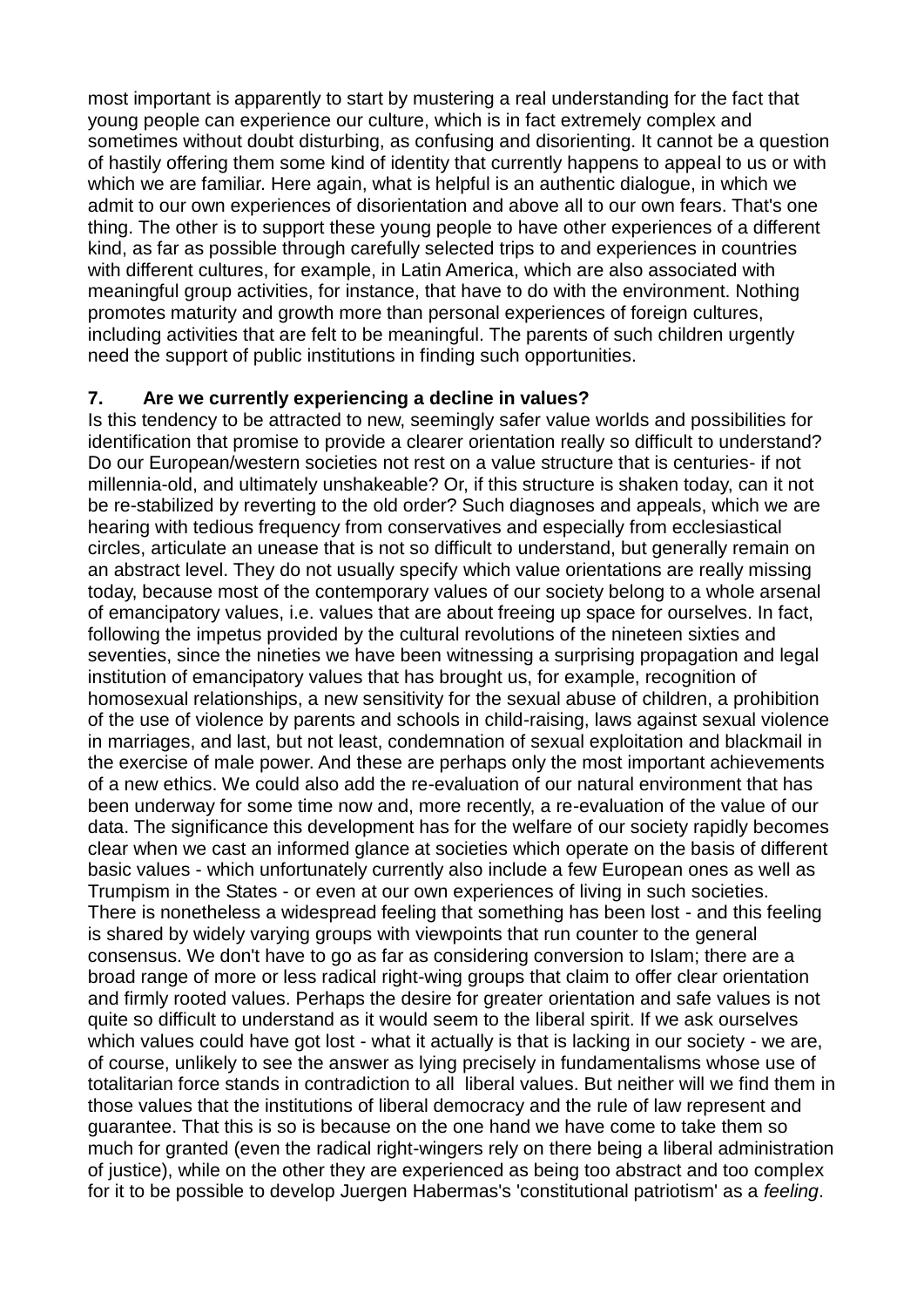No, it's other virtues and values that have disappeared: *courtesy* as the conventionally accepted mode of interacting among people even when we are not acquainted with them, *respect*, both for the growing numbers of old people whose experience of life in general and in their professions have been devalued by the technological developments, and for nature, which through climate change is bringing us back to traditional mores, and for life itself, which we are destroying everywhere as the speed with which whole species are dying out rises daily, the **use of** *tact* in social intercourse, the only way we can guarantee genuine protection of the private and intimate spheres; recently also the *art* **of diplomacy**, which has in the past proved to be indispensable and remains so, not only for weighing up and balancing interests, but also for avoiding war and violent conflict; *leisure* as a value has all but disappeared - with rampant capitalism time is money and profit the ultimate value; this has also led to a decline in *solidarity* which, as a basic value of society, has been so badly compromised by the uncurbed increase in inequality in the distribution of the total social income that the rule "*Property entails obligations*" laid down in the German constitution is now only a meaningless formula - insofar as it was ever meant seriously by the fathers of the constitution. Morally speaking, the shortage of nurses in Germany and other European countries is the darkest chapter of this trend. The virtues of *punctuality, tidiness* and *cleanliness* are being eroded. *Punctuality,* for which Germans used to be so highly praised and which they also used to consider so important, now seems to be rather the exception than the rule, at least for the German rail company. Evidently public order is considered to be less important than taking care of the infra structure if it is not directly associated with safety issues, otherwise the departments responsible for public order (which includes all sectors of the public administration as well as the police and customs officials) would not be so notoriously under-staffed. And today *cleanliness* relates mainly to the quality of our air. No need to waste any words describing how this has been willfully and criminally neglected. *Facts* seem to be losing their meaning because we are seeing more and more blatant lying in public discourse. As a result there is no longer any point in seeking to establish or discussing the *truth* as a benchmark for all scientific knowledge. Another aspect of this is also the devaluation of *criticism*, which is nowadays rapidly negatively defined as polemics. Instead we now have mere ranting and insulting remarks. In the arts *beauty* has long been under suspicion of being kitsch and is considered to be inauthentic, while on the other hand the ugliness of our cities and other residential areas is glaring and depressing, not just because of the ubiquitous advertising and notwithstanding all the restoration of the historical old towns.

So yes, we *are* witnessing a decline in the validity of many virtues and values. And aside from the increase in purely mafia-like behavior in industry and sport, what we are generally concerned with is more a loss or erosion of the achievements of civilization, which affects us all. As we know, these values must go without saying, that is, they have to have been internalized well if they are to function properly. We need to be well-bred, as people used to say. And these values must be supported by feelings of shame as the immediate punishment for violating them, even if we ourselves were not responsible for the violations. That's how civilization works.

And what about the introjects, the neurotic inhibitions that suppress our vitality, whose sabotage we should support in therapy? Let us take another look at our contemporary culture through the lens of a phenomenon that is highly characteristic of it!

## **8. Political correctness**

Political correctness was once an achievement of the Left Liberals in the USA. It was intended to protect disadvantaged minorities, initially through quota policies and other affirmative actions (or "positive discrimination") and then by means of non-discriminating linguistic strategies.

In connection with the civil rights movement in the nineteen sixties President Kennedy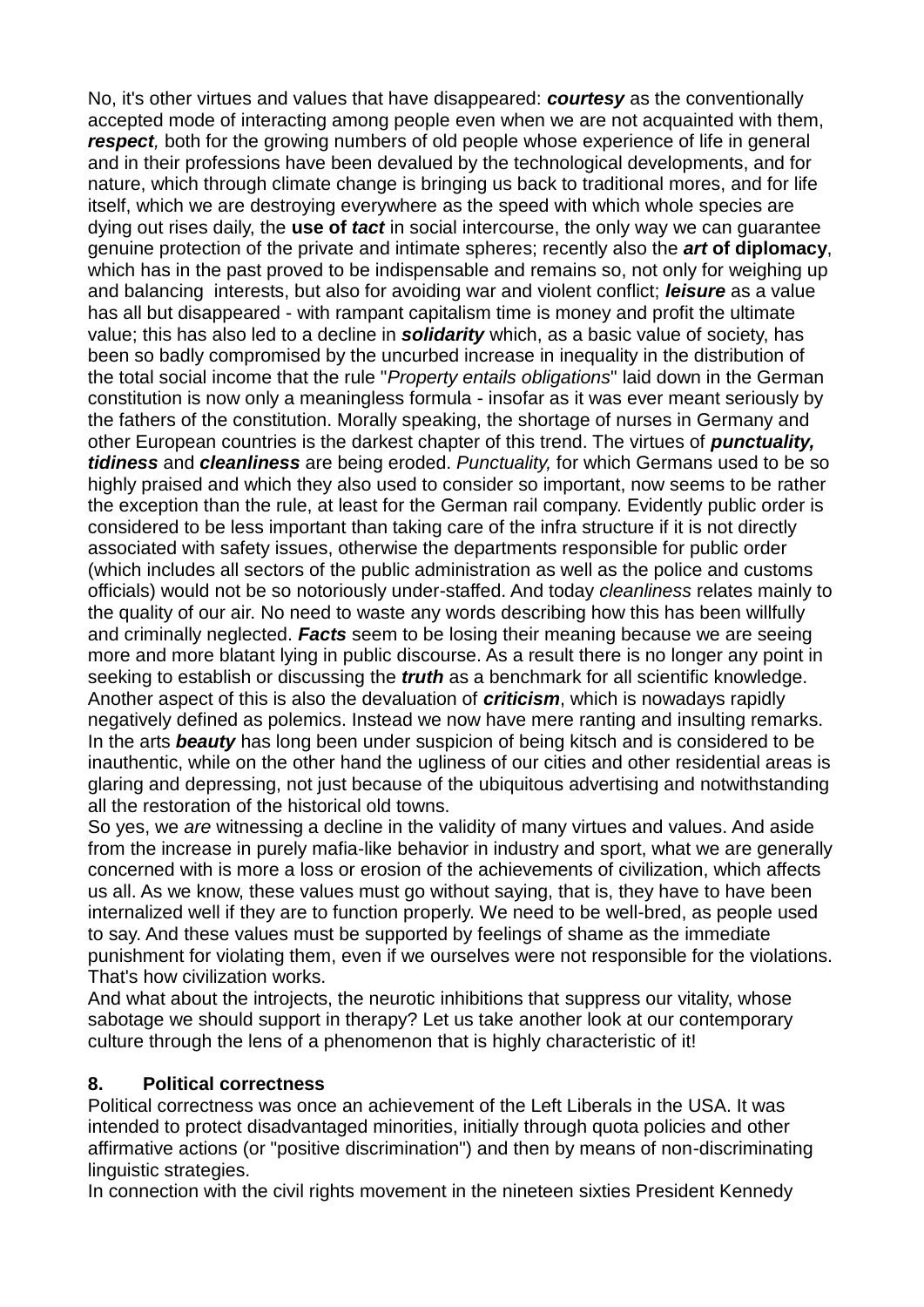proposed legislation to support women and ethnic minorities in the domains of the labor market, access to higher education and voting rights, which finally came into force in 1964. Following the conservative turn in the USA this policy was eroded by several decisions of the Supreme Court passed between 2004 and 2006, finally de facto abolishing the law altogether. In Germany the "*Allgemeine Gleichstellungsgesetz*" (AGG; *Eng*. General Equity Law) has been in force since 2006. It developed out of ideas that had been published previously in an article entitled "*Ausländer und Deutsche*" (*Eng*. Foreigners and Germans) published in 1981 and re-edited by Liselotte Funcke (1997, pp. 78–97 ), who was a member of the German Free Democratic party and the German parliament (*Bundestag*), also the first female Commissioner for Foreigners. The preface to this article contains a surprising sentence, surprising because it would no longer be conceivable today: "However, in order to ensure equal opportunities for foreigners we need to do more for the foreigners than for the Germans for at least two generations" (*author's translation*). After the equal opportunities policy, which is still watched over by the Federal Constitutional Court, came the renaming: "Miss" as a form of address for unmarried women disappeared some time ago. The negroes first became "black people" and then "African Americans", and Indians became "Indian Americans". Similarly, more caution came to be exercised with regard to all words or terms that could be seen as discriminating towards any group, for example, "cripples" became first "disabled persons" and later "handicapped persons and then "people with disabilities", and words used to refer to mentally ill persons changed from "insane" to "mentally ill" and finally to "mentally handicapped and in the UK now "people with mental health problems". (In Berlin in the nineteen seventies there was a group of physically disabled people who called themselves the "Krüppelinitiative" (Eng. "Cripples' Initiative"). They became militant to reverse the taboo.

Many of these linguistic strategies have also been adopted in Europe. In the USA the minorities in question often very cleverly capitalized on the protection of minorities, which have now become standardized, and also increasingly internalized them. Especially in the elite universities of the US verbal violations of these new social rules have been assessed as *faux pas* and led at least to embarrassment in the transgressors, all the more as a culture of public apologies has arisen that is sometimes even reminiscent of the excesses of the Japanese shame culture. Now the traditional names of numerous university buildings in the States have been changed under pressure from students because they served as memorials to colonialist or racist donors or benefactors of these educational institutions, which were typically private, capitalist undertakings. (In the case of Thomas Jefferson, one of the authors of the famous Declaration of Human Rights of 1776 - and a well-known slave owner, that is of course rather difficult.)

In the last few years, however, this initially progressive movement at American universities has become hysterical, This development can be understood as a scurrilous offshoot of the women's movement and may perhaps also be due to the fact that women are not only not a minority, but have also recently come to play a greater role in the labor force and to be in the majority in most disciplines in educational institutions. This is evident in the increasing numbers of complaints about problems they saw with the way course content was represented, especially in the literary sciences and history, where the teaching material contained references to rape or other crimes of violence. The students are demanding that the lecturers give them advance warning, including a recommendation not to read books at all or to skip certain text passages that are to be indicated by the professor beforehand. Does this remind anyone of the burning of books in other, not too distant times - or is that too far-fetched an association? That such a demand meets with resistance in a discipline whose curriculum includes Shakespeare, Poe and Dostoevsky is not surprising. However, at Princeton and a few other elite universities some of the teaching staff have been fired or have left voluntarily. For the white proletariat in the USA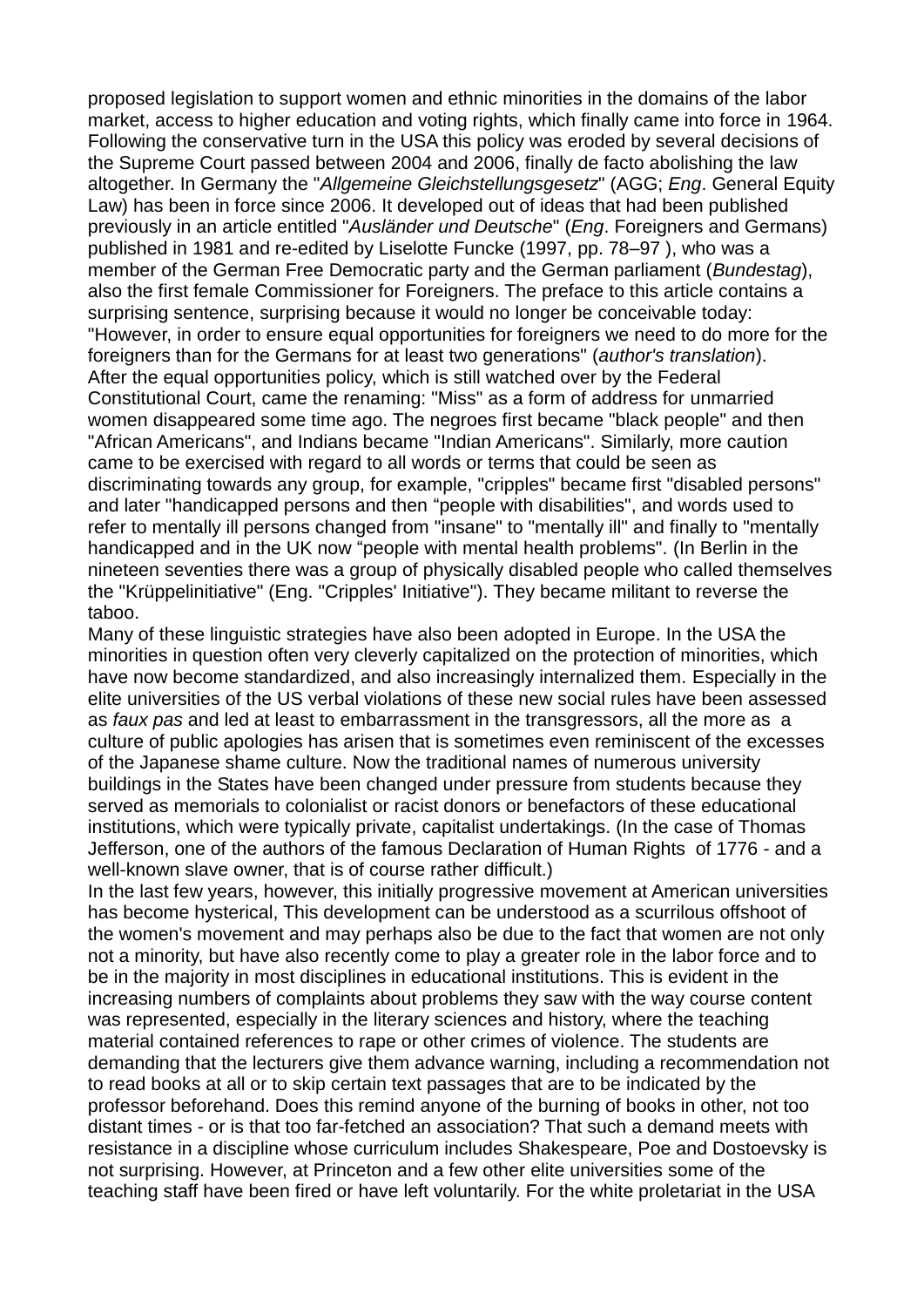the fact that such sensitivities are cultivated mainly by children of the rich upper classes at elite colleges and universities is, of course, not only reason to deride them, but also serves to reinforce their own latent racist resentments.

In Germany the highest point of this development to date has been reactions to a poem in Spanish by a German poet written on the facade of a university of applied science for social work in Berlin - an institution that was once also renowned abroad and known for its progressiveness. The poem was removed because a few female students had felt that that it was an affront to their female dignity to have to see it every day. The poem had been written on the wall because the poet had previously won a prize for his lyrics from this very university.

| The poem in question was:                                                                                  |                                     |
|------------------------------------------------------------------------------------------------------------|-------------------------------------|
| avenidas<br>avenidas y flores                                                                              | Avenues<br>Avenues and flowers      |
| flores<br>flores y mujeres<br>avenidas<br>avenidas y mujeres<br>Avenidas y flores y mujeres y un admirador | <b>Flowers</b><br>Flowers and women |
|                                                                                                            | Avenues<br>Avenues and women        |
|                                                                                                            | Avenues and flowers ar              |

Avenues and flowers and women and an admirer

#### Avenidas y flores y mujeres y un admirador

1

After prolonged debates, the Academic Senate of the university decided to have the poem removed from the facade. Must all poems in which women are admired by men and compared to flowers now be expunged from German literature? What had the women who complained in fact introjected? I find myself at a loss to explain this.

At all events, in this case an emancipatory development definitively got out of hand. What was originally intended to protect minorities has now become an expression of the oversensitive narcissism of immature women. And where the devil has a hand in things, the right wing are also never far away. Political correctness has long since become the enemy of those among the right-wing populists who like to provoke by breaking what they feel are the taboos of Political Correctness in order to give the people in the street whom they call "our people" a voice, i.e. to stir them up. Alexander Gauland's<sup>3</sup> remark "Hitler and the Nazis are just bird shit seen against the whole of Germany's more than a 1000 years old history" was only the latest insult to the hundred million victims for which that regime was responsible.

Here again something has got out of control. The breaking of taboos, which has long been celebrated as a value *sui generis* in other contexts of our culture, i.e. the arts, the theater and movies, is now everywhere being rendered socially acceptable by the populist movements. Both the voters who elected them and those they have elected are rebelling against the limits that political correctness is trying to enforce in our culture with increasing hysteria, which they experience as shackles and censorship. In so doing they are ruining this culture in a different way. The gradually increasing legitimization of violations of taboos through repeated use is not a liberating sabotage of introjects, but a relapse into barbarism. No civilization can do without internalization - this has been demonstrated by the great sociologist Norbert Elias in his famous studies of the process of civilization. However, we must differentiate between internalized rules of civilized behavior as a precondition also of a democratic society and introjects and introjections. The

<sup>3</sup> Alexander Gauland is the co-leader of the right-wing German political party "Alternative for Germany" (AfD)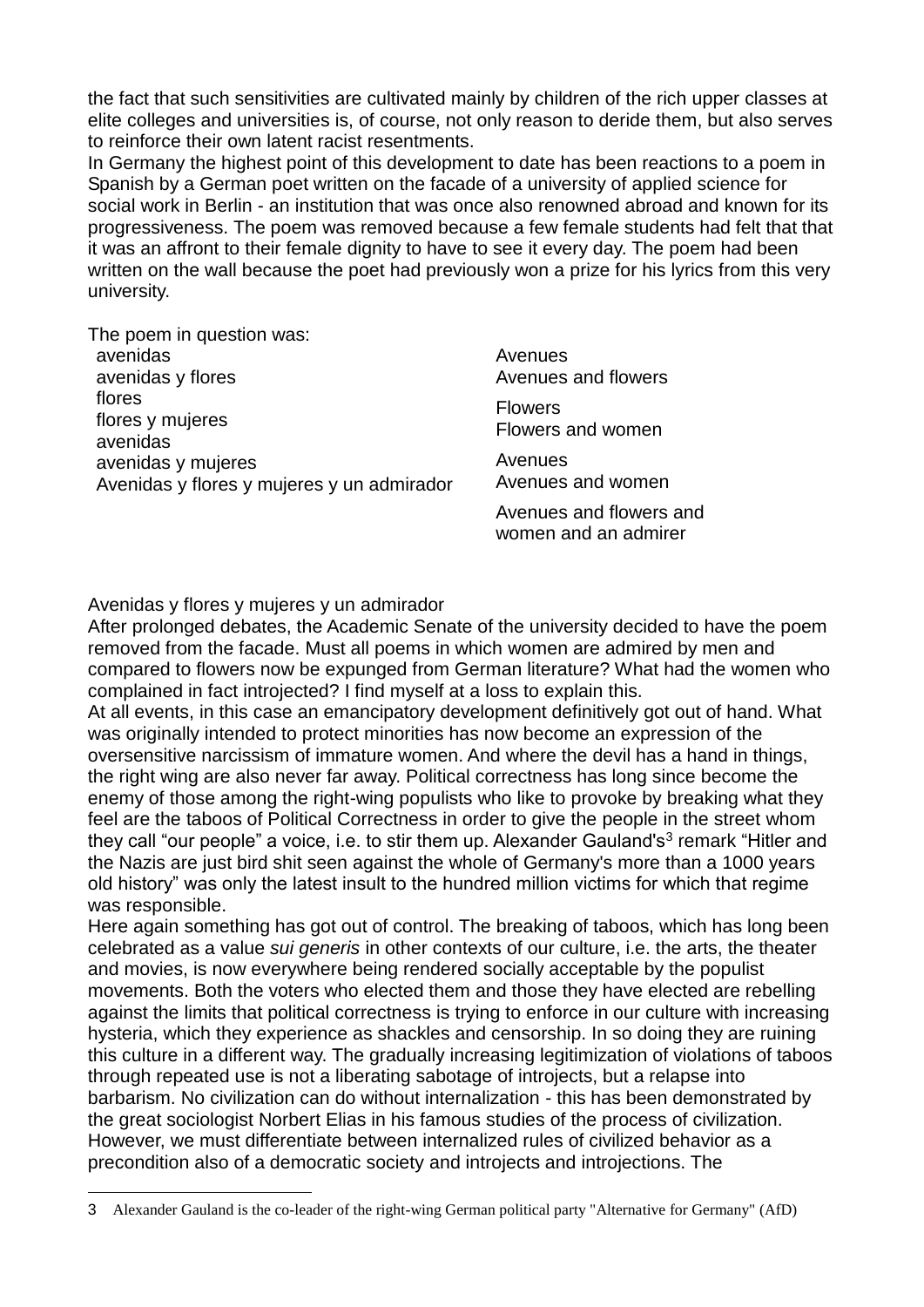distinguishing characteristic is the reaction of the psychological organism and the social environment to their violation. Transgressing internalized civilization values and rules of conduct leads to feelings of shame and embarrassment - if they are among the norms of societal behavior that are felt to be self-evident, that is. In contrast, violating introjected values and rules results in a secret pleasure and a bad conscience that has no lasting effect.

## **9. Barriers against hate, anger and violence**

The question that remains unanswered is how it could happen that in some parts of the population (and by no means only those who are uneducated like Donald Trump, since Herr Gauland is well aware of what he is saying) the shame thresholds that protect the level of civilization of a society could drop so far that today any politician or anyone else who is active in the public arena must expect to be confronted with sudden "shitstorms" or a flood of hate mails. While the statistics show that the number of violent crimes at least in Germany is steadily falling, the number of acts of violence committed by the right-wing has continued to rise and is higher than the number of attacks by Islamists that receive far greater media attention.

Doubtless the anonymity of the internet is one reason why the pent-up anger is expressed in such an uncontrolled way. It makes it impossible to determine who was the source of such outbursts and thus fosters a generalized lack of responsibility. Moreover,

psychologically it would appear to be clear that such outbursts usually result from *pent-up feelings*, i.e. that in this way, at least, they are in fact related to the sabotage of introjects. However, the reasons for this partial deterioration of civilization are likely to be more deepseated and for reasons of space we must refrain from further speculation.

Can Gestalt therapy help to avert and reverse this decline? I believe it can.

First, I suggest we think back to the differentiation between the sabotage of neurotic introjects, which we should promote, and the loss of healthy internalized civilizatory values and etiquette. Psychotherapists need to be aware of this difference as they work, and orient their interventions accordingly.

The civilization of human beings, the taming of their drives, the control of their hostility has always been, and still remains, a task for child-raising and education. Psychotherapy is something different: its aims are to heal and alleviate, release vitality and raise awareness. And yet it also has an educational aspect, since it too aspires to help discover potentials, support development, work on sharpening the senses and awaken innate compassion - or at least, Gestalt therapy does. In this sense it is also a laboratory for promoting civilization and should therefore, committed as it may be to supporting the sabotage of introjects, take care to avoid instrumentalizing poorly internalized civilizatory values in its awareness experiments. On the contrary, the focus must remain on the "healthy introjection" that I have been referring to as "*internalization*" to distinguish it from neurotic introjects, i.e. the positive aggressive functions of the self - weighing up, differentiating, critically examining, assuming a standpoint, being willing to process conflicts, saying no, all these things need to be supported and are genuine tasks of Gestalt therapy.

Gestalt therapy also has another objective: constantly to work on sharpening our sensory perception and our feelings. The success of a process of "revivification" of our culture (and nothing less must now be our goal) will completely depend on whether we manage to become more familiar with our feelings and to cultivate the art of expressing them better! A strong voice and good articulation are more effective than shouting; a clearly stated "no" is more effective than violence, laughter or a genuinely friendly smile more disarming than illhumored compromises, quiet tones often more touching than stentorian speech. Buddhism recommends that we detach the feeling of anger from its object - concentrate completely on the feeling, observe it without suppressing it - and do not forget the reason and "justification" for our anger! While that is a good example of a meaningful Gestalt